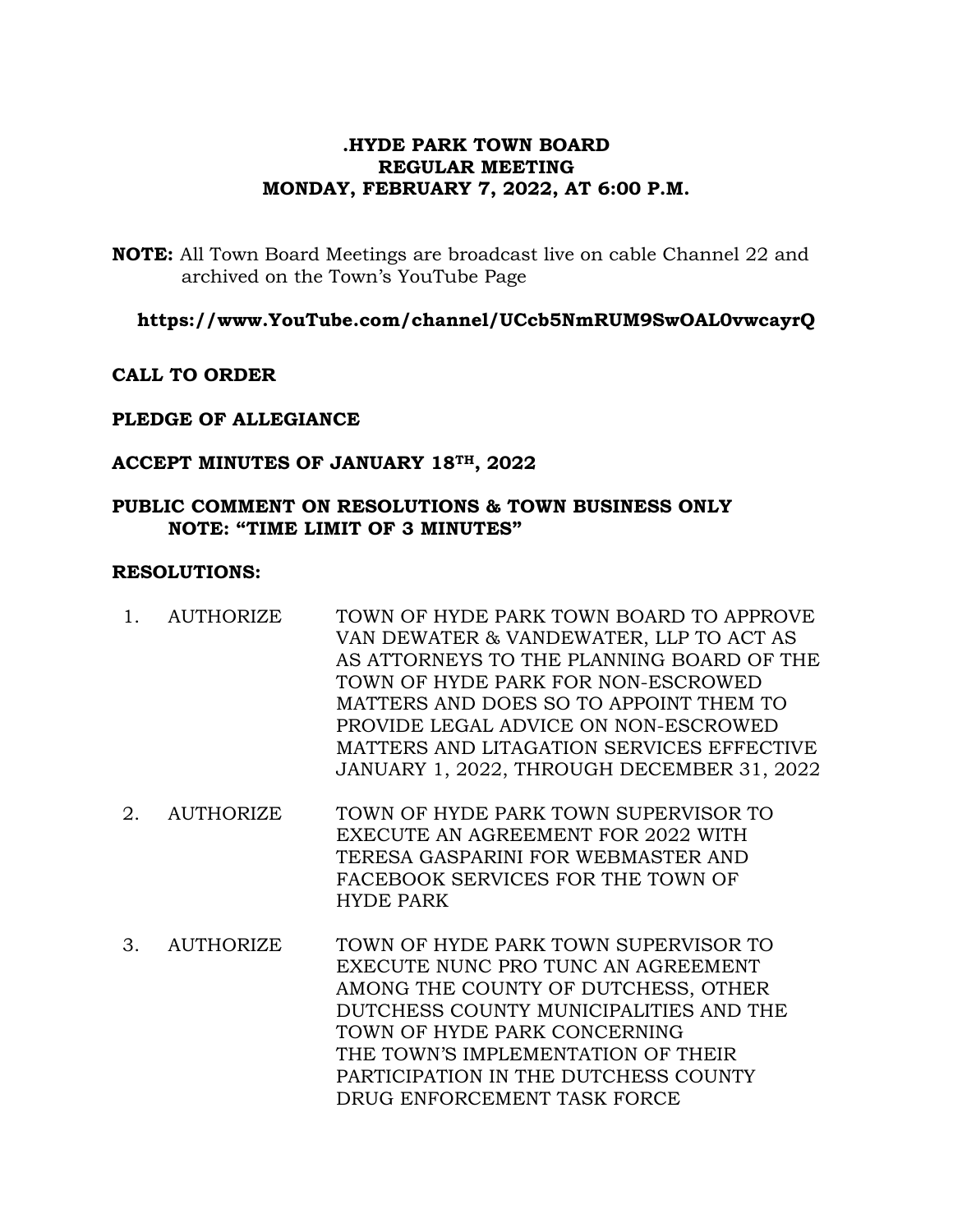- 4. AUTHORIZE TOWN OF HYDE PARK TOWN BOARD TO APPOINT MEMBERS TO THE DUTCHESS COUNTY TRANSPORTATION COUNCIL
- 5. AUTHORIZE TOWN OF HYDE PARK TOWN BOARD TO ACKNOWLEDE THE RESIGNATION OF EFRAIN RENDON, JR. PART-TIME POLICE ASSISTANT FOR THE TOWN OF HYDE PARK POLICE DEPARTMENT
- 6. AUTHORIZE TOWN OF HYDE PARK TOWN BOARD TO ACKNOWLEDE THE RESIGNATION OF TOWN OF HYDE PARK POLICE OFFICER BRANDON EWING
- 7. AUTHORIZE TOWN OF HYDE PARK TOWN BOARD TO APPOINT FOR A NINETY DAY PERIOD MARC PASSANTINO AS A TEMPORARY FULL-TIME TOWN OF HYDE PARK POLICE OFFICER
- 8. AUTHORIZE TOWN OF HYDE PARK TOWN BOARD TO ACKNOWLEDGE THE RESIGNATION OF TOWN OF HYDE PARK LEGISLATIVE AIDE LAURA NORDSTROM
- 9. AUTHORIZE TOWN OF HYDE PARK TOWN BOARD TO APPROVE VACATION CARRY OVER FOR TOWN OF HYDE PARK POLICE ASSISTANT DERRICK BYRNE
- 10. AUTHORIZE TOWN OF HYDE PARK TOWN BOARD TO APPROVE VACATION CARRY OVER FOR TOWN OF HYDE PARK DEPUTY ASSESSOR MAUREEN GILMARTIN
- 11. AUTHORIZE TOWN OF HYDE PARK POLICE CHIEF ROBERT BENSON TO ATTEND AS THE NEW YORK STATE REPRESENTATIVE THE FBI'S LEADERSHIP TRAINING FOR SMALL MUNICIPALITIES AT THE NATIONAL COMMAND COLLEGE IN THE STAFFORD/ FREDERICKSBURG AREA OF VIRGINIA MAY 2ND THROUGH MAY 6TH, 2022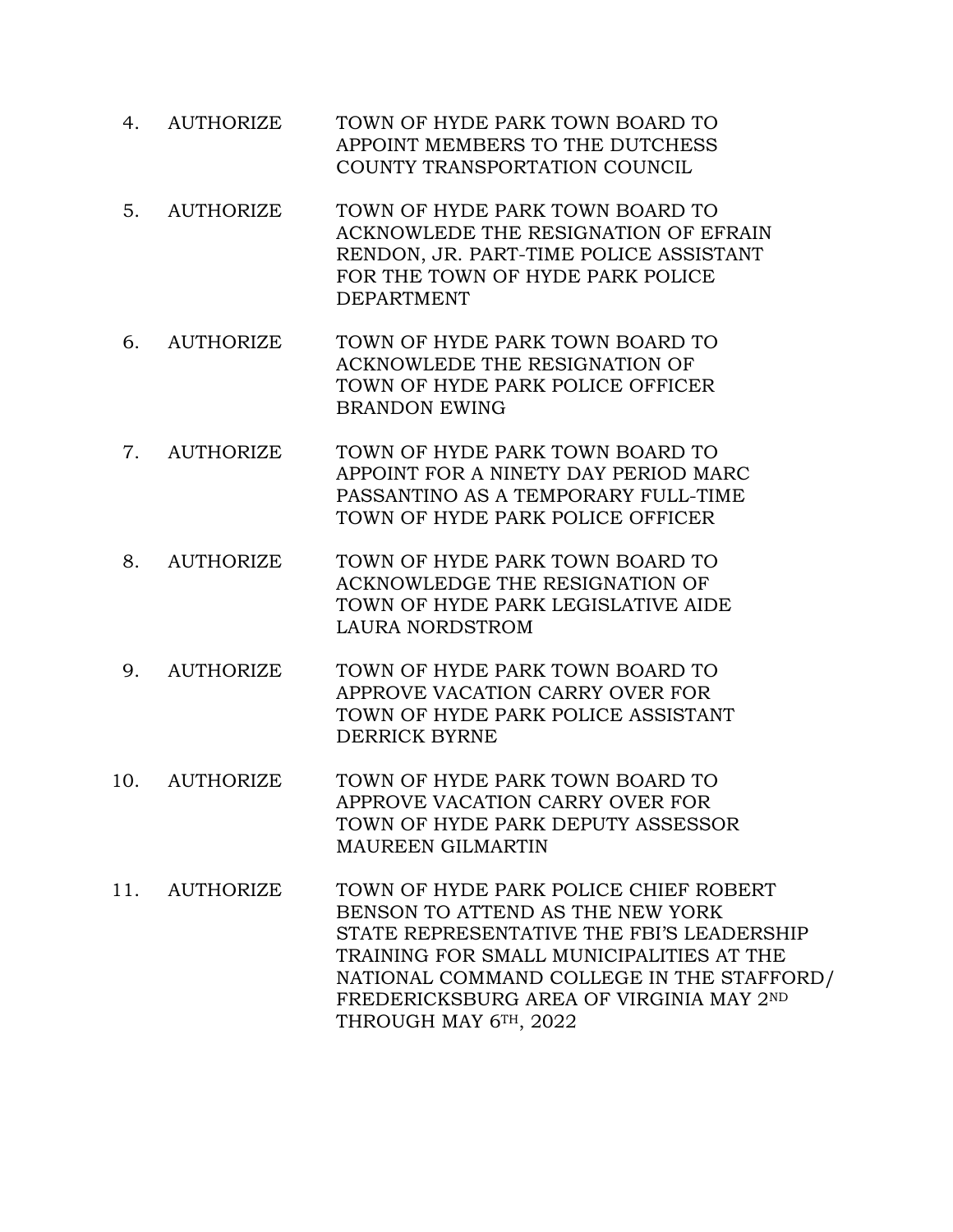- 12. AUTHORIZE TOWN OF HYDE PARK TOWN BOARD TO APPROVE TOWN OF HYDE PARK POLICE OFFICERS JASON BERKOWITZ AND MICHAEL STALLONE TO ATTEND A TWO DAY "STREET SURVIVAL SEMINAR" FEBRUARY 16TH AND 17TH, 2022 IN ATLANTIC CITY NEW JERSEY
- 13. AUTHORIZE TOWN OF HYDE PARK TOWN BOARD TO TO APPROVE THE TOWN OF HYDE PARK RECREATION DIRECTOR ROBERT POLLARD TO ATTEND THE 2022 AMERICAN CAMP ASSOCIATION TRI-STATE CAMP CONFERENCE MONDAY, MARCH 14TH THROUGH WEDNESDAY, MARCH 16TH, 2022 IN ATLANTIC CITY, NJ

# **NEW AND OLD BUSINESS**

# **ADJOURN**

=

#### **\*A MOTION MAY BE MADE TO ENTER EXECUTIVE SESSION**

#### **AGENDA SUBJECT TO CHANGE**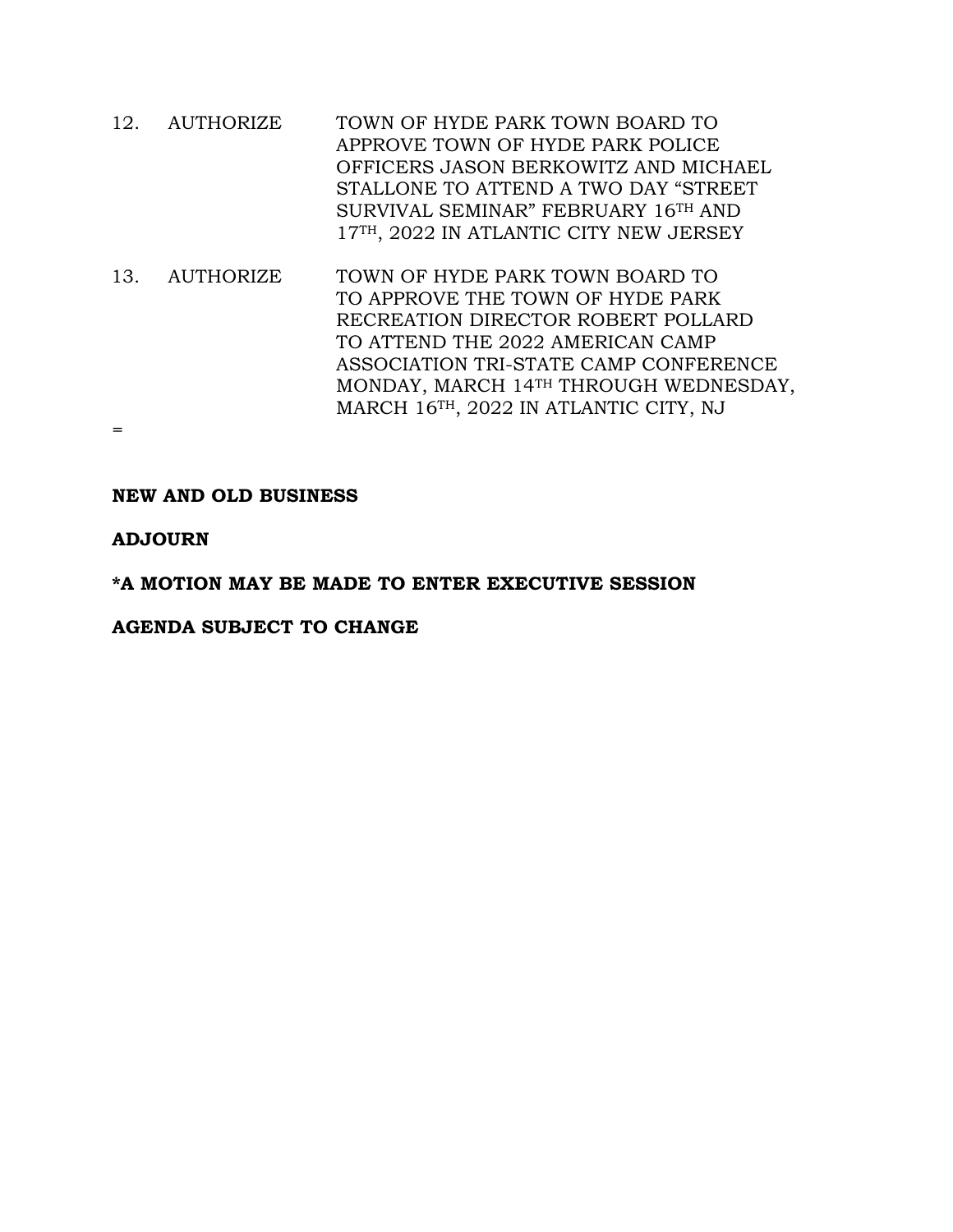#### **RESOLUTION 2:7-1 OF 2022**

# **RESOLUTION AUTHORIZING THE TOWN OF HYDE PARK TOWN BOARD TO APPROVE VAN DEWATER & VANDEWATER, LLP TO ACT AS ATTORNEYS TO THE PLANNING BOARD OF THE TOWN OF HYDE PARK FOR NON-ESCROWED MATTERS AND DOES SO TO APPOINT THEM TO PROVIDE LEGAL ADVICE ON NON-ESCROWED MATTERS AND LITAGATION SERVICES EFFECTIVE JANUARY 1, 2022, THROUGH DECEMBER 31, 2022**

**WHEREAS**, the Town Board of the Town of Hyde Park, ("Planning Board"), finds that it is in the best interest of the Planning Board to retain the legal services of Van DeWater and Van DeWater, LLP, to act as Attorneys to the Planning Board of the Town of Hyde Park for non-escrowed matters, and does so to appoint them to provide legal advice on non-escrowed matters and litigation services effective January 1, 2022 through December 31, 2022, at the rate of \$220.00 per hour plus disbursements.

**NOW, THEREFORE, BE IT RESOLVED**, that the Town of Hyde Park Town Board does hereby authorize the Town Supervisor to retain the services of Van DeWater and Van DeWater, LLP, to act as Attorneys to the Planning Board and the Town of Hyde Park for non-escrowed matters, and does so to appoint them to provide legal advice on non-escrowed matters and litigation services effective January 1, 2022, through December 31, 2022 at the rate of \$220.00 per hour plus disbursements; and

**BE IT FURTHER RESOLVED**, that the Town Board does also hereby authorize the Town Supervisor to execute said agreement and said agreement shall terminate all prior agreements pertaining to the same.

#### **MOTION: SECOND:**

| Councilwoman Noakes    |  |
|------------------------|--|
| Councilwoman Ruggiero  |  |
| Councilman Lombardi    |  |
| Councilman Prusakowski |  |
| Supervisor Torreggiani |  |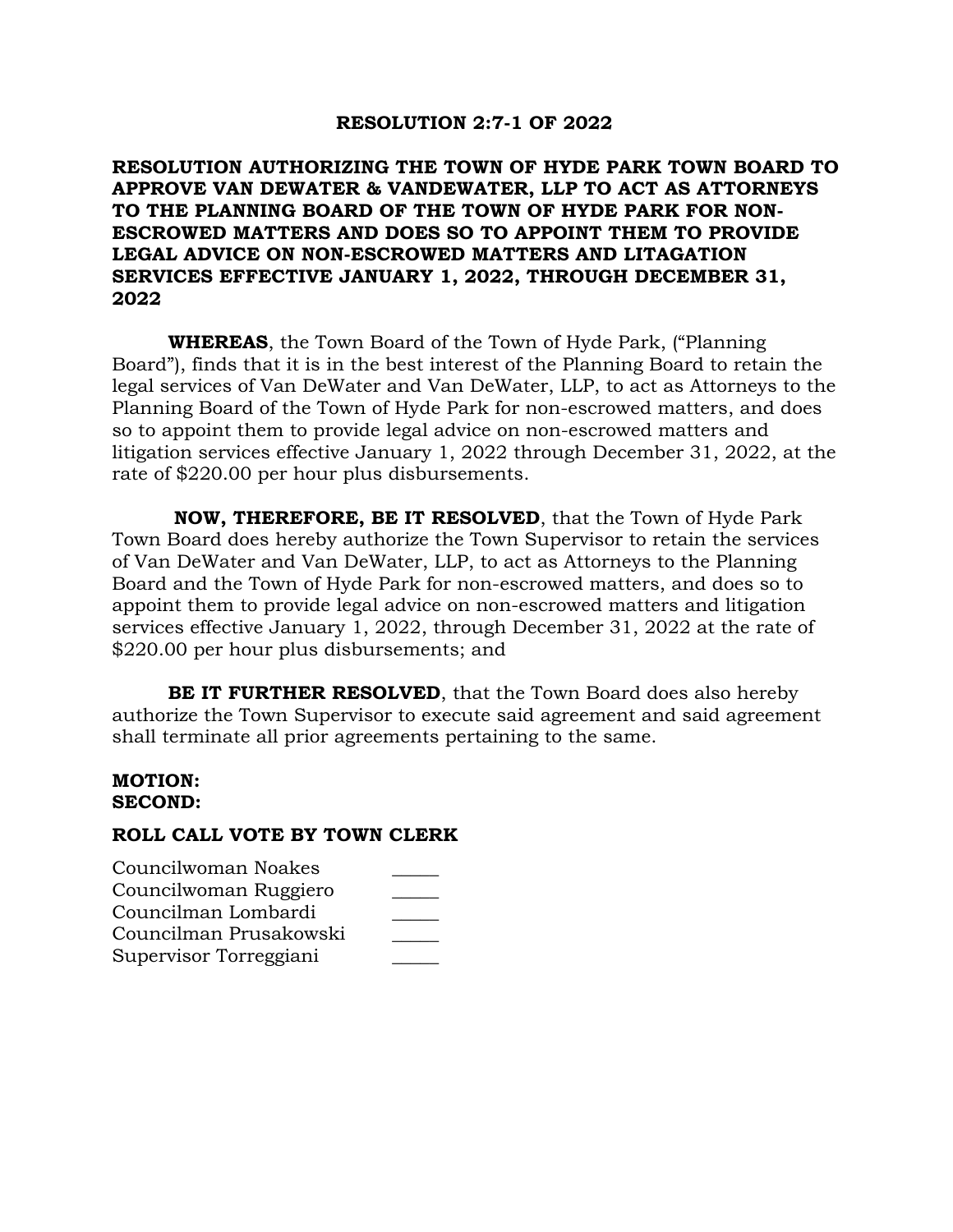#### **RESOLUTION 2:7 - 2 OF 2022**

# **RESOLUTION AUTHORIZING THE TOWN OF HYDE PARK TOWN SUPERVISOR TO EXECUTE AN AGREEMENT FOR 2022 WITH TERESA GASPARINI FOR WEBMASTER AND FACEBOOK SERVICES FOR THE TOWN OF HYDE PARK**

**WHEREAS**, the Town of Hyde Park is in need of a Webmaster who can not only maintain, update, and make changes to the Town's website but also maintain the Town's Facebook Page as well in order to help enhance the Town's social media platforms; and

**WHEREAS**, the Town Board would like to hire Teresa Gasparini as the Webmaster for the Town as she has the experience and knowledge to not only assist with the Town's website but is also knowledgeable as well to assist the Town with their Facebook Page.

**NOW, THEREFORE, BE IT RESOLVED**, that the Town of Hyde Park Town Board does hereby authorize the Town Supervisor to execute an agreement for Webmaster and Facebook services effective January 1, 2022, through December 31, 2022; and

**BE IT FURTHER RESOLVED**, that Teresa Gasparini shall be paid for services rendered at an hourly rate of \$40.00 per hour to be invoiced and paid monthly with a total billing for the agreement term not to exceed \$3,500.00; and

**BE IT FURTHER RESOLVED**, that all requests for reimbursement pursuant to this agreement shall be submitted by a signed and itemized voucher to be audited and approved by the Town of Hyde Park Comptroller.

#### **MOTION: SECOND:**

| Councilwoman Noakes    |  |
|------------------------|--|
| Councilwoman Ruggiero  |  |
| Councilman Lombardi    |  |
| Councilman Prusakowski |  |
| Supervisor Torreggiani |  |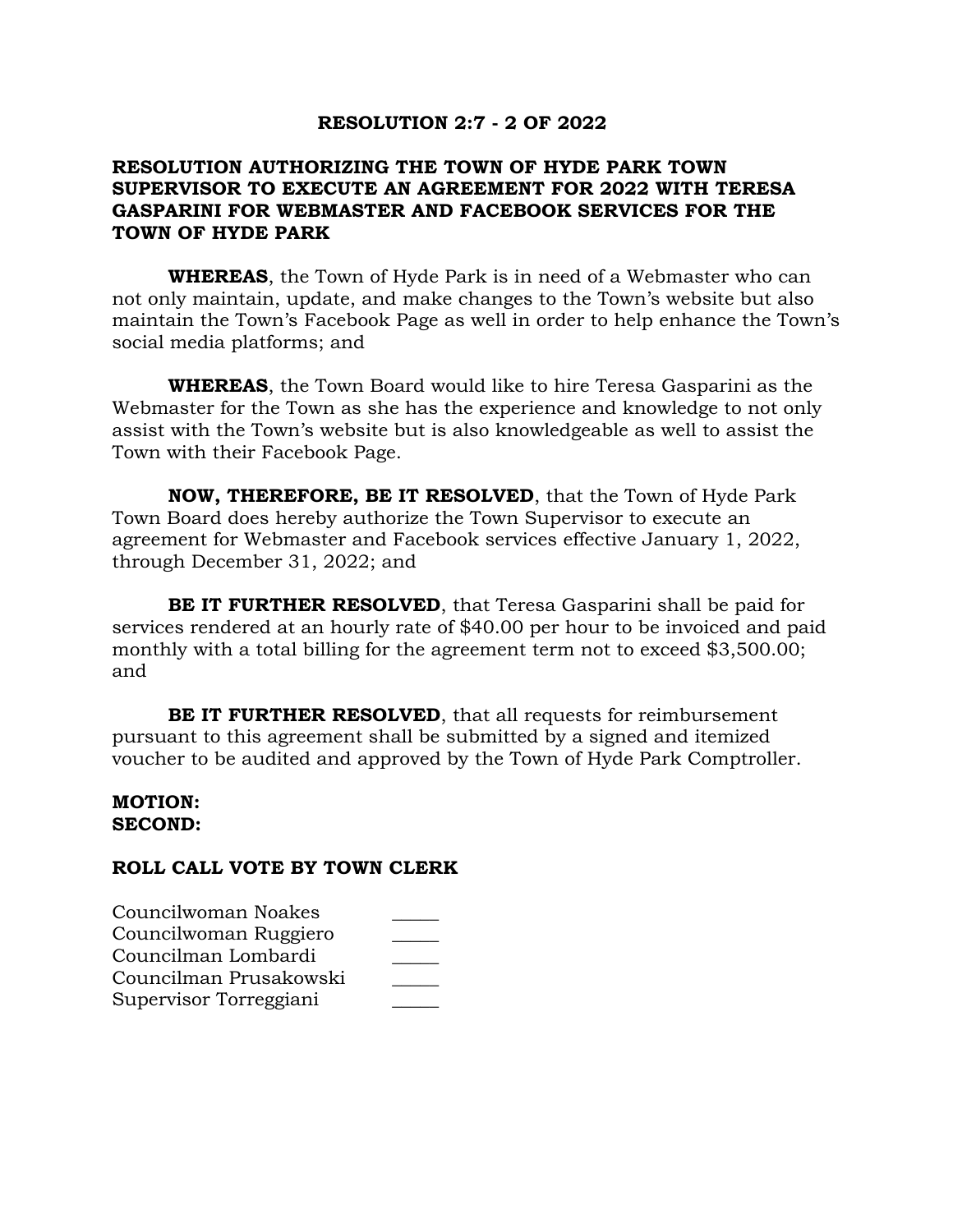### **RESOLUTION 2:7 - 3 OF 2022**

# **RESOLUTION AUTHORIZING THE TOWN OF HYDE PARK TOWN SUPERVISOR TO EXECUTE NUNC PRO TUNC AN AGREEMENT AMONG THE COUNTY OF DUTCHESS, OTHER DUTCHESS COUNTY MUNICIPALITIES AND THE TOWN OF HYDE PARK CONCERNING THE TOWN'S IMPLEMENTATION OF THEIR PARTICIPATION IN THE DUTCHESS COUNTY DRUG ENFORCEMENT TASK FORCE**

**WHEREAS**, the Town of Hyde Park desires to continue the existence of the Drug Enforcement Task Force (hereinafter referred to as the "TASK FORCE") which was organized under the direction of the Dutchess County District Attorney's Office; and

**WHEREAS**, the Town of Hyde Park has agreed to furnish manpower for said Task Force; and

**WHEREAS**, the Task Force, consisting of police officers from each of the participating municipalities shall act independently of each Municipal employer under the exclusive direction of the Unit Coalition as described and provided for in this agreement; and

**WHEREAS**, it is necessary for each participating municipality to enter into this Agreement pursuant to Article 5-G of the General Municipal Law.

**NOW, THEREFORE, BE IT RESOLVED**, that the Town of Hyde Park Town Board does hereby approve the Town's continued participation in the Drug Enforcement Task organized under the direction of the Dutchess County District Attorney's Office and according to the stipulations in said agreement between Dutchess County and the Town of Hyde Park; and

**BE IT FURTHER RESOLVED**, that the Town Board does also hereby authorize the Town Supervisor to execute Nunc Pro Tunc any and all documents pertaining to the Town's continued participation in said Drug Task Force.

#### **MOTION: SECOND:**

| Councilwoman Noakes    |  |
|------------------------|--|
| Councilwoman Ruggiero  |  |
| Councilman Lombardi    |  |
| Councilman Prusakowski |  |
| Supervisor Torreggiani |  |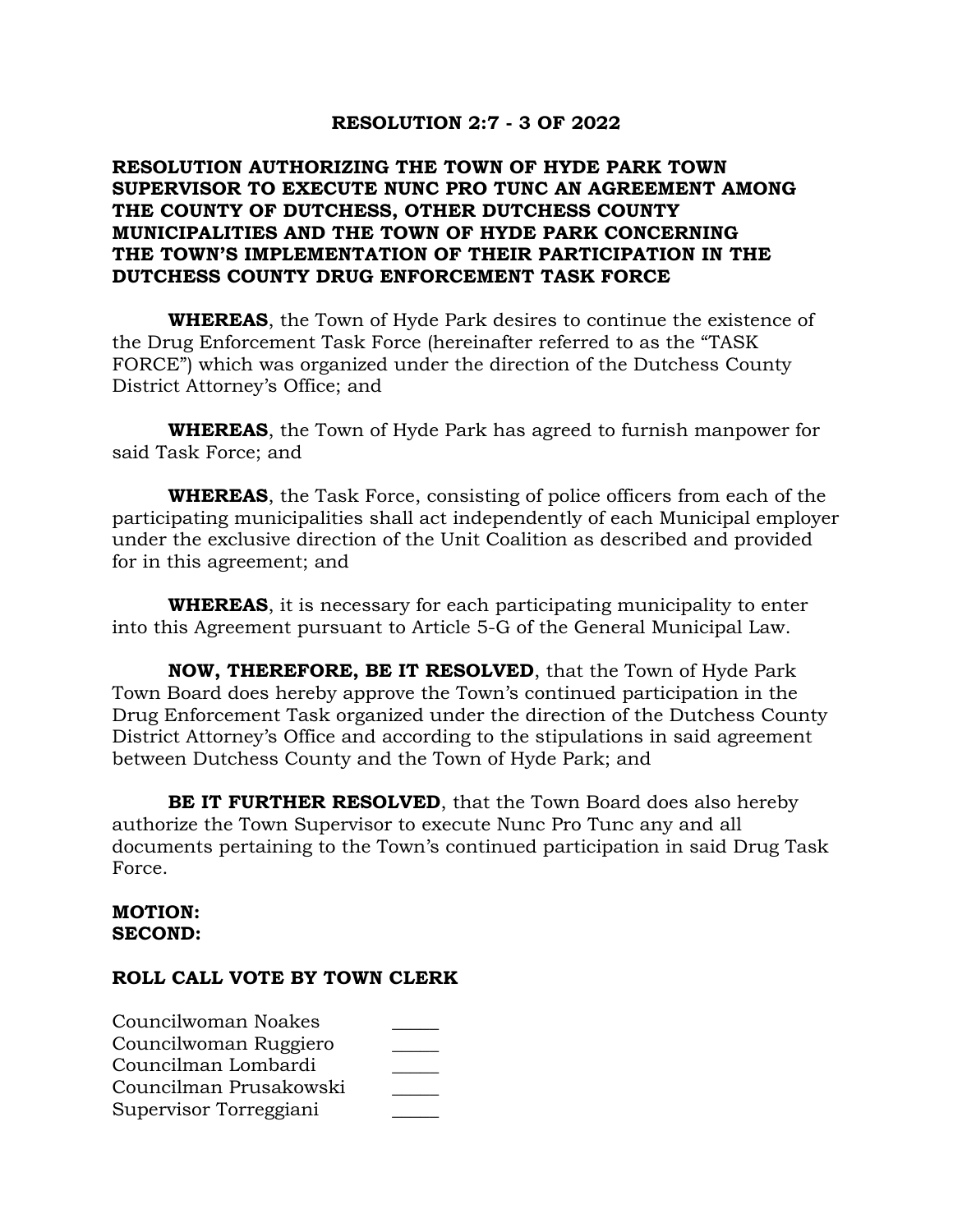# **RESOLUTION 2:7 – 4 0F 2022**

# **RESOLUTION AUTHORIZING THE TOWN OF HYDE PARK TOWN BOARD TO APPOINT MEMBERS TO THE DUTCHESS COUNTY TRANSPORTATION COUNCIL**

**BE IT RESOLVED**, that the Town of Hyde Park Town Board, does hereby appoint Alfred Torreggiani, Town Supervisor and Donald Prusakowski, Jr. to represent the Town of Hyde Park as voting members to the Dutchess County Transportation Council and to represent the Town of Hyde Park at the DCTC Meetings.

### **MOTION: SECOND:**

| Councilwoman Noakes    |  |
|------------------------|--|
| Councilwoman Ruggiero  |  |
| Councilman Lombardi    |  |
| Councilman Prusakowski |  |
| Supervisor Torreggiani |  |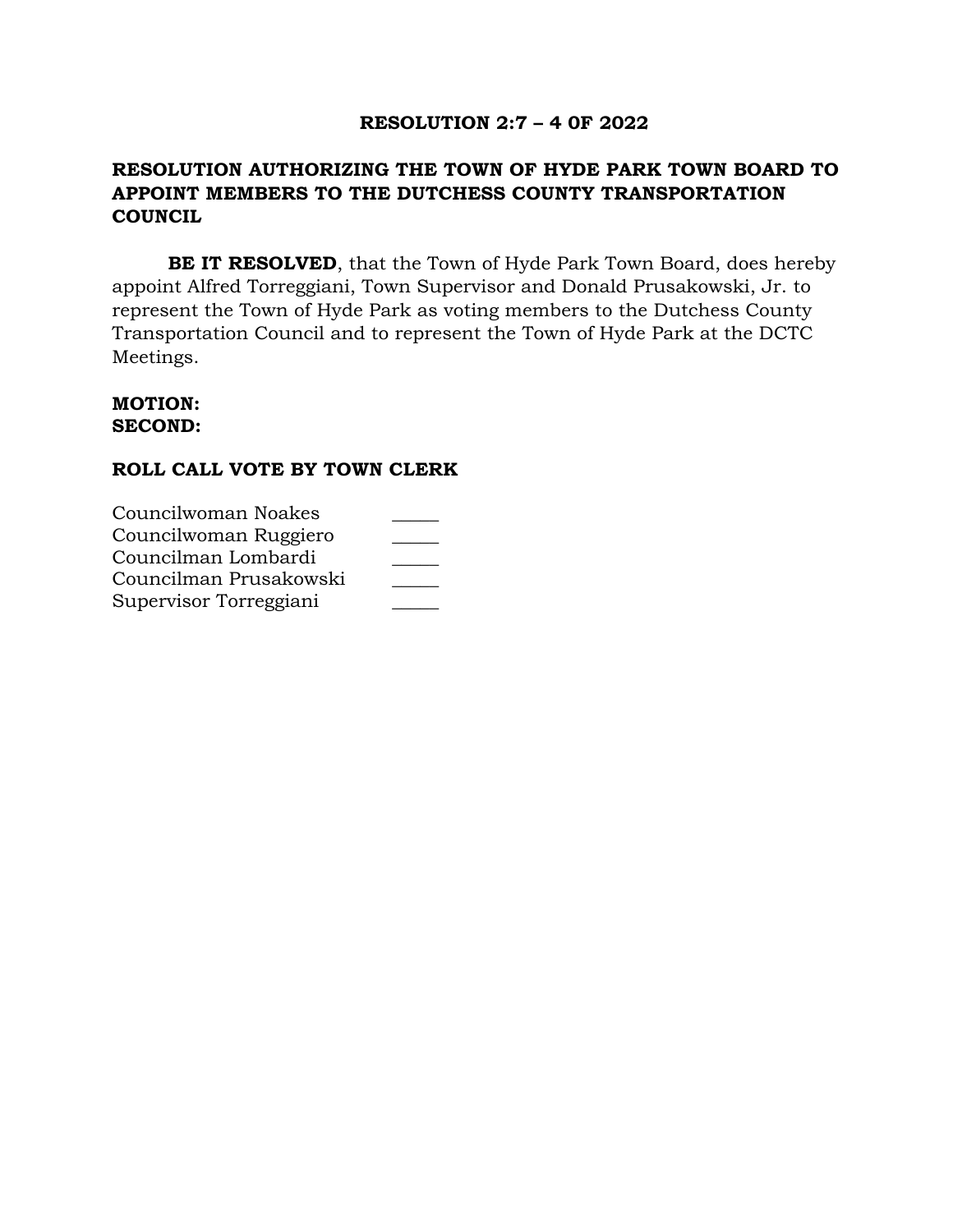#### **RESOLUTION 2:7 – 5 OF 2022**

# **RESOLUTION AUTHORIZING THE TOWN OF HYDE PARK TOWN BOARD TO ACKNOWLEDE THE RESIGNATION OF EFRAIN RENDON, JR. PART-TIME POLICE ASSISTANT FOR THE TOWN OF HYDE PARK POLICE DEPARTMENT**

**WHEREAS**, Efrain Rendon, JR., Part-Time Police Assistant for the Town of Hyde Park Police Department, has submitted a letter of resignation effective Monday, January 24, 2022.

**NOW THEREFORE BE IT RESOLVED**, that the Town of Hyde Park Town Board does hereby acknowledge the resignation of Part-Time Police Assistant, Efrain Redon, JR., effective Monday, January 24, 2022; and

**BE IT FURTHER RESOLVED**, that the Town Supervisor and the Town extend their appreciation and gratitude to Efrain Rendon for his service to the Town of Hyde Park Police Department.

#### **MOTION: SECOND:**

| Councilwoman Noakes    |  |
|------------------------|--|
| Councilwoman Ruggiero  |  |
| Councilman Lombardi    |  |
| Councilman Prusakowski |  |
| Supervisor Torreggiani |  |
|                        |  |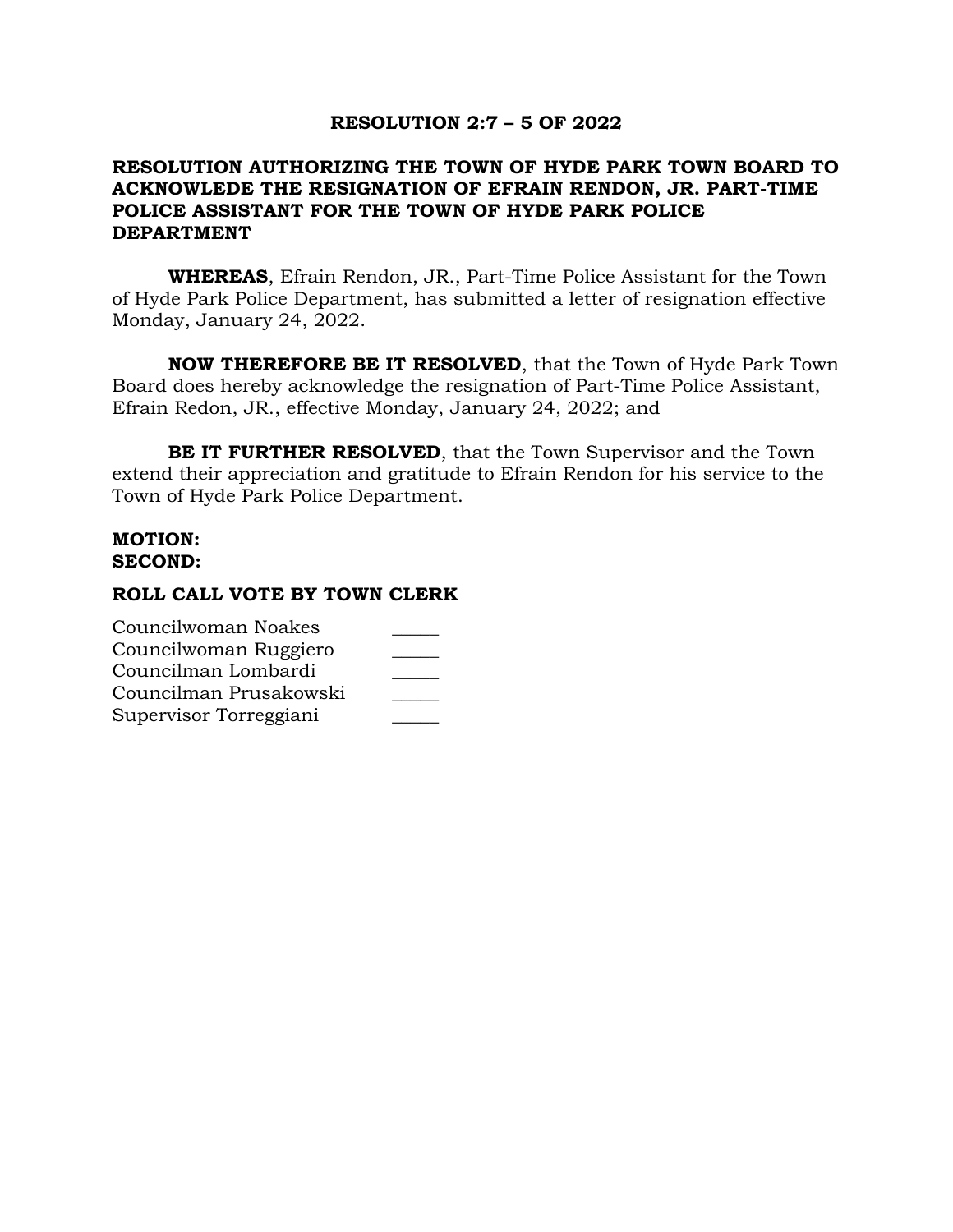### **RESOLUTION 2:7 - 6 2022**

# **RESOLUTION AUTHORIZING THE TOWN OF HYDE PARK TOWN BOARD TO ACKNOWLEDE THE RESIGNATION OF TOWN OF HYDE PARK POLICE OFFICER BRANDON EWING**

**WHEREAS**, Town of Hyde Park Police Officer Brandon Ewing has submitted his letter of resignation effective Tuesday, January 18, 2022.

**NOW, THEREFORE, BE IT RESOLVED**, that the Town of Hyde Park Town Board acknowledges the resignation of Town of Hyde Park Police Officer Brandon Ewing; and

**BE IF FURTHER RESOLVED**, that the Town of Hyde Park Town Supervisor and Town Board extend their appreciation and gratitude to Police Officer Brandon Ewing for his dedicated service to the Town of Hyde Park.

### **MOTION: SECOND:**

| Councilwoman Noakes    |  |
|------------------------|--|
| Councilwoman Ruggiero  |  |
| Councilman Lombardi    |  |
| Councilman Prusakowski |  |
| Supervisor Torreggiani |  |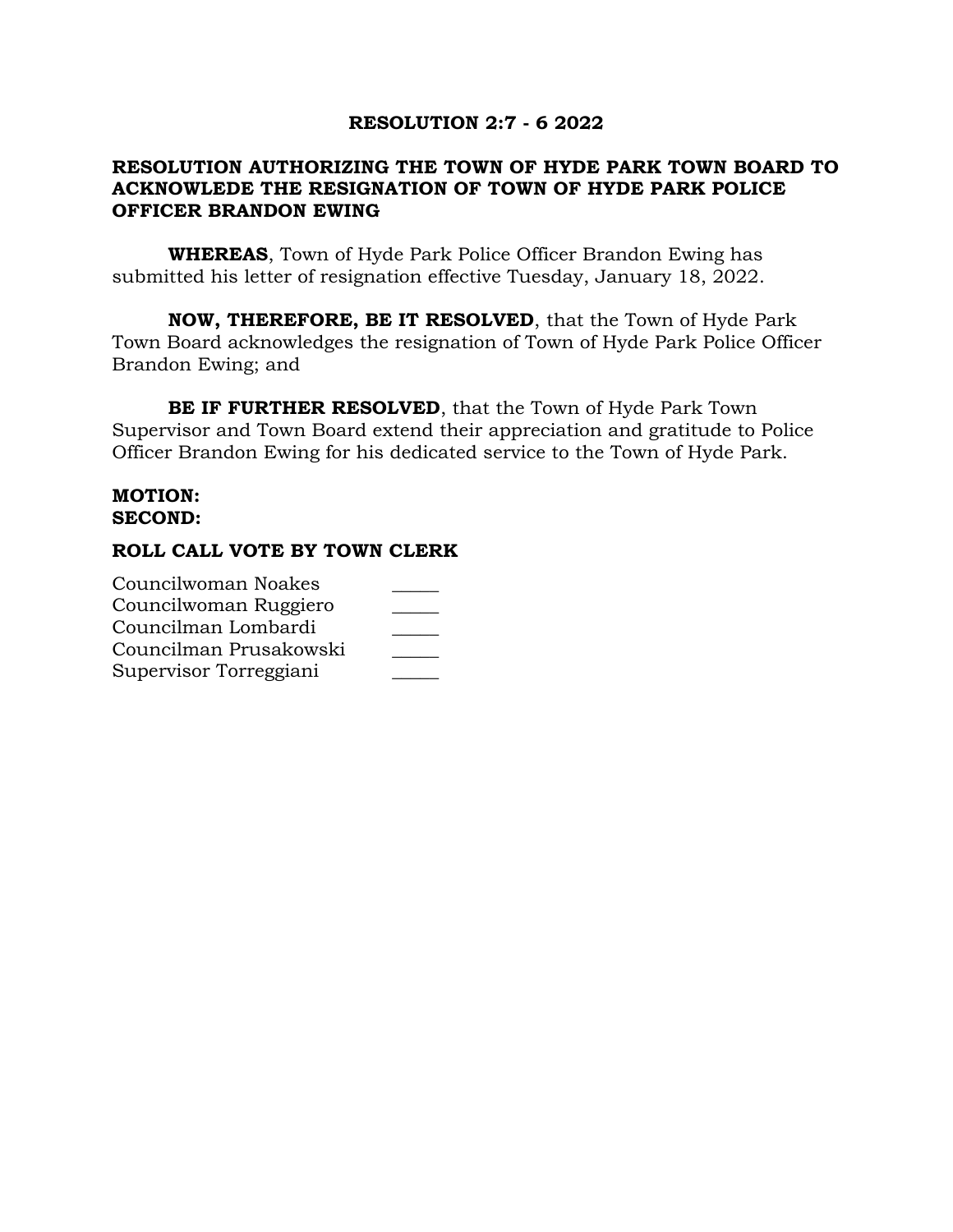### **RESOLUTION 2:7 – 7 OF 2022**

# **RESOLUTION AUTHORIZING THE TOWN OF HYDE PARK TOWN BOARD TO APPOINT FOR A NINETY DAY PERIOD MARC PASSATINO AS A TEMPORARY FULL-TIME TOWN OF HYDE PARK POLICE OFFICER**

**WHEREAS**, there exists a vacancy in the Town of Hyde Park Police Department for a full-time Police Officer; and

**WHEREAS**, current part-time Police Officer Marc Passantino is willing to step in and cover the full-time police officer vacancy for a period not to exceed 90 days effective February 23, 2022, at a rate of \$27.09 per hour.

**NOW, THEREFORE, BE IT RESOLVED**, that the Town of Hyde Park Town Board does hereby approve the appointment of part-time Police Officer Marc Passantino to full-time Police Officer for a period of ninety (90) days at a rate of \$27.09 per hour.

### **MOTION: SECOND:**

| Councilwoman Noakes    |  |
|------------------------|--|
| Councilwoman Ruggiero  |  |
| Councilman Lombardi    |  |
| Councilman Prusakowski |  |
| Supervisor Torreggiani |  |
|                        |  |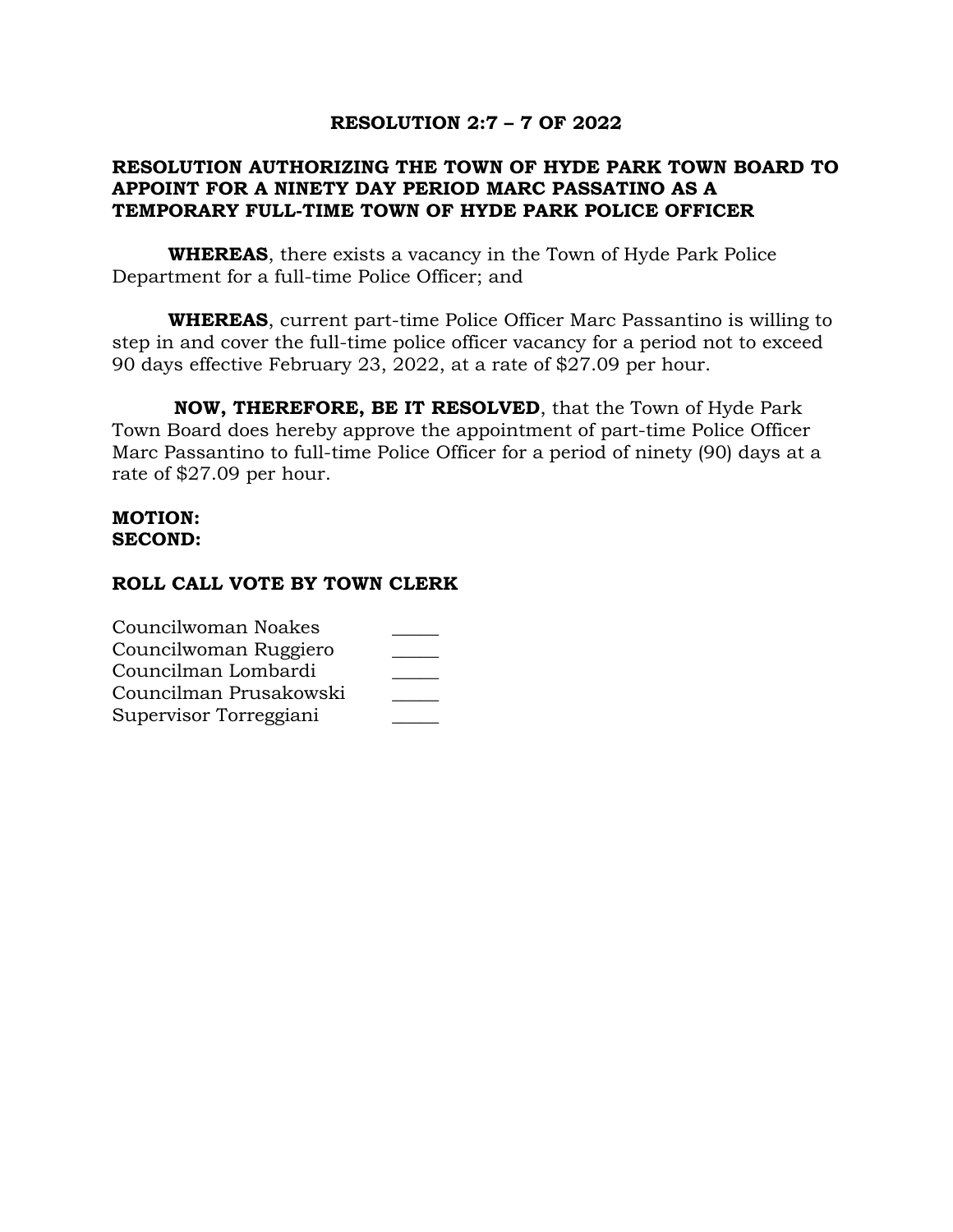### **RESOLUTION 2:7 – 8 OF 2022**

# **RESOLUTION AUTHORIZING THE TOWN OF HYDE PARK TOWN BOARD TO ACKNOWLEDGE THE RESIGNATION OF TOWN OF HYDE PARK LEGISLATIVE AIDE LAURA NORDSTROM**

**WHEREAS**, Town of Hyde Park Legislative Aide, Laura Nordstrom had submitted her letter of resignation effective Wednesday December 29, 2021.

**NOW, THEREFORE, BE IT RESOLVED**, that the Town of Hyde Park Town Board does hereby acknowledge with regret, the resignation of Legislative Aide Laura Nordstrom; and

**BE IT FURTHER RESOLVED**, that the Town of Hyde Park Town Supervisor and Town Board extend their appreciation and gratitude to Laura Nordstrom for her dedicated service to the Town of Hyde Park.

# **MOTION: SECOND:**

| Councilwoman Noakes    |  |
|------------------------|--|
| Councilwoman Ruggiero  |  |
| Councilman Lombardi    |  |
| Councilman Prusakowski |  |
| Supervisor Torreggiani |  |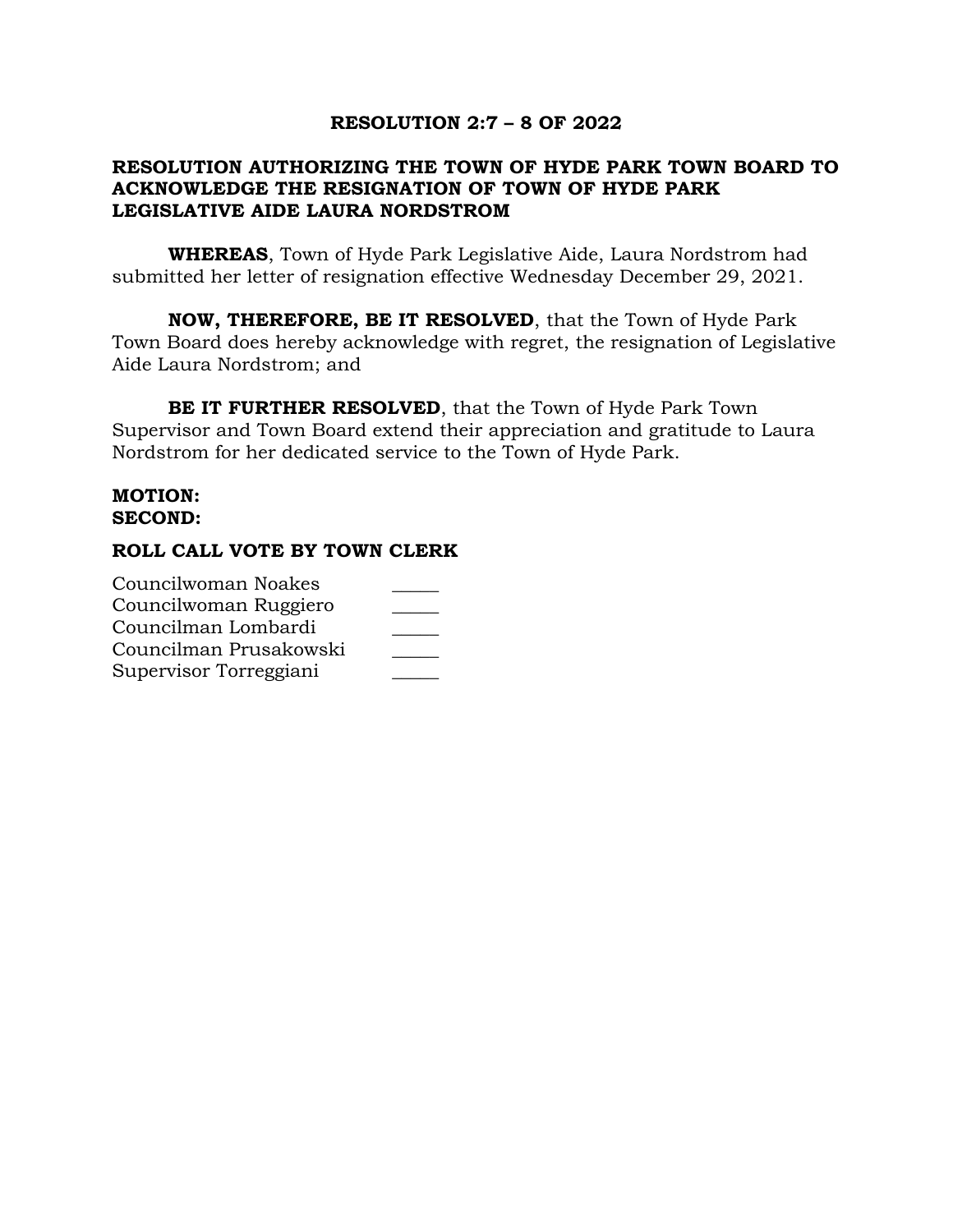# **RESOLUTION 2:7 - 9 OF 2022**

# **RESOLUTION AUTHORIZING THE TOWN OF HYDE PARK TOWN BOARD TO APPROVE VACATION CARRY OVER FOR TOWN OF HYDE PARK POLICE ASSISTANT DERRICK BYRNE**

**BE IT RESOLVED**, that the Town of Hyde Park Town Board does hereby authorize Town of Hyde Park Police Assistant Derrick Byrne to carry over up to 40 hours of accrued vacation time which he was unable to use prior to his anniversary date of February 9, 2022, and that said carry over vacation time must be used no later than August 9, 2022.

#### **MOTION: SECOND:**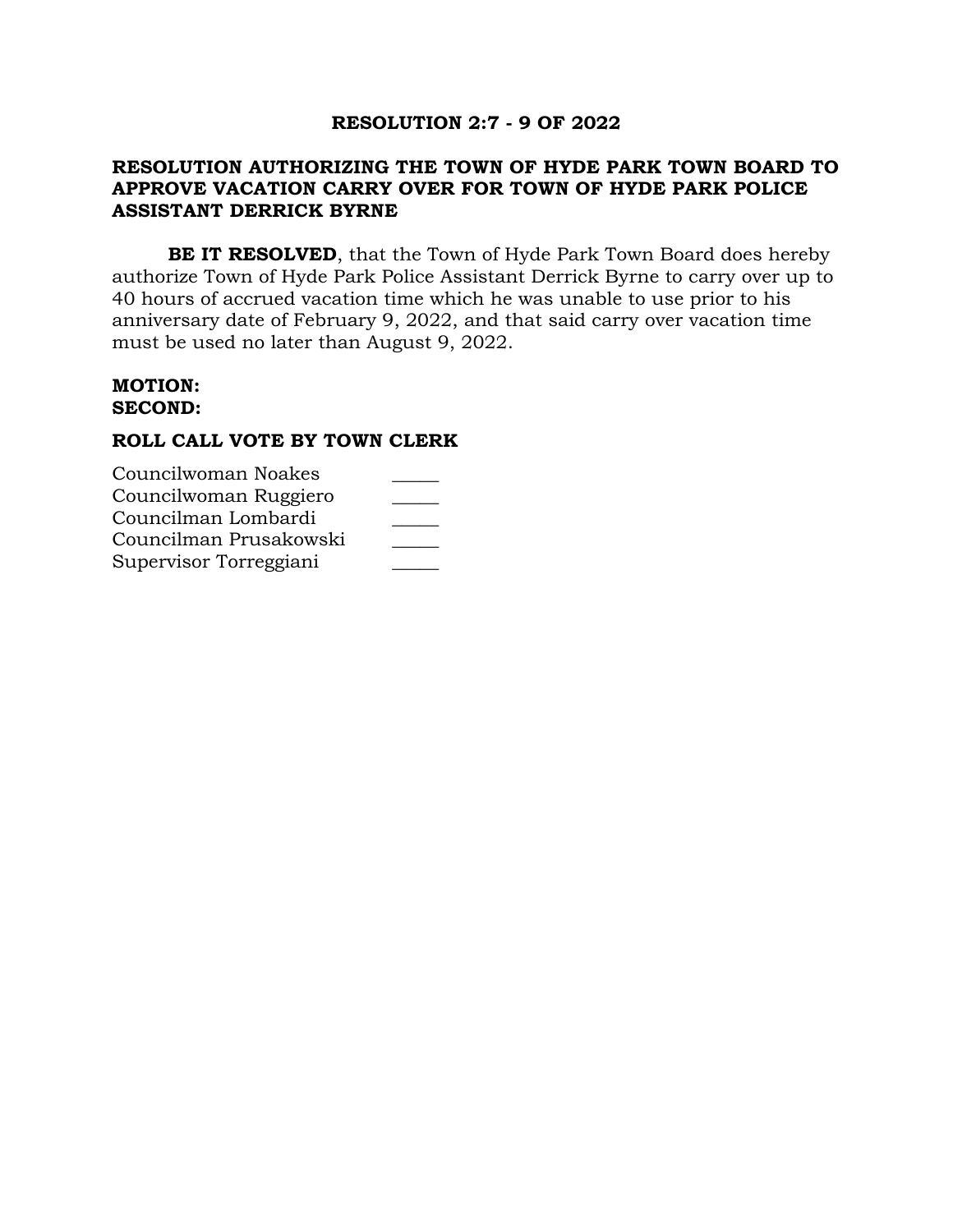# **RESOLUTION 2:7 - 10 OF 2022**

# **RESOLUTION AUTHORIZING THE TOWN OF HYDE PARK TOWN BOARD TO APPROVE VACATION CARRY OVER FOR TOWN OF HYDE PARK DEPUTY ASSESSOR MAUREEN GILMARTIN**

**BE IT RESOLVED**, that the Town of Hyde Park Town Board does hereby authorize Town of Hyde Park Deputy Assessor Maureen Gilmartin to carry over up to 35 hours of accrued vacation time which she was unable to use prior to her anniversary date of March 2, 2022, and that said carry over vacation time must be used no later than September 2, 2022.

#### **MOTION: SECOND:**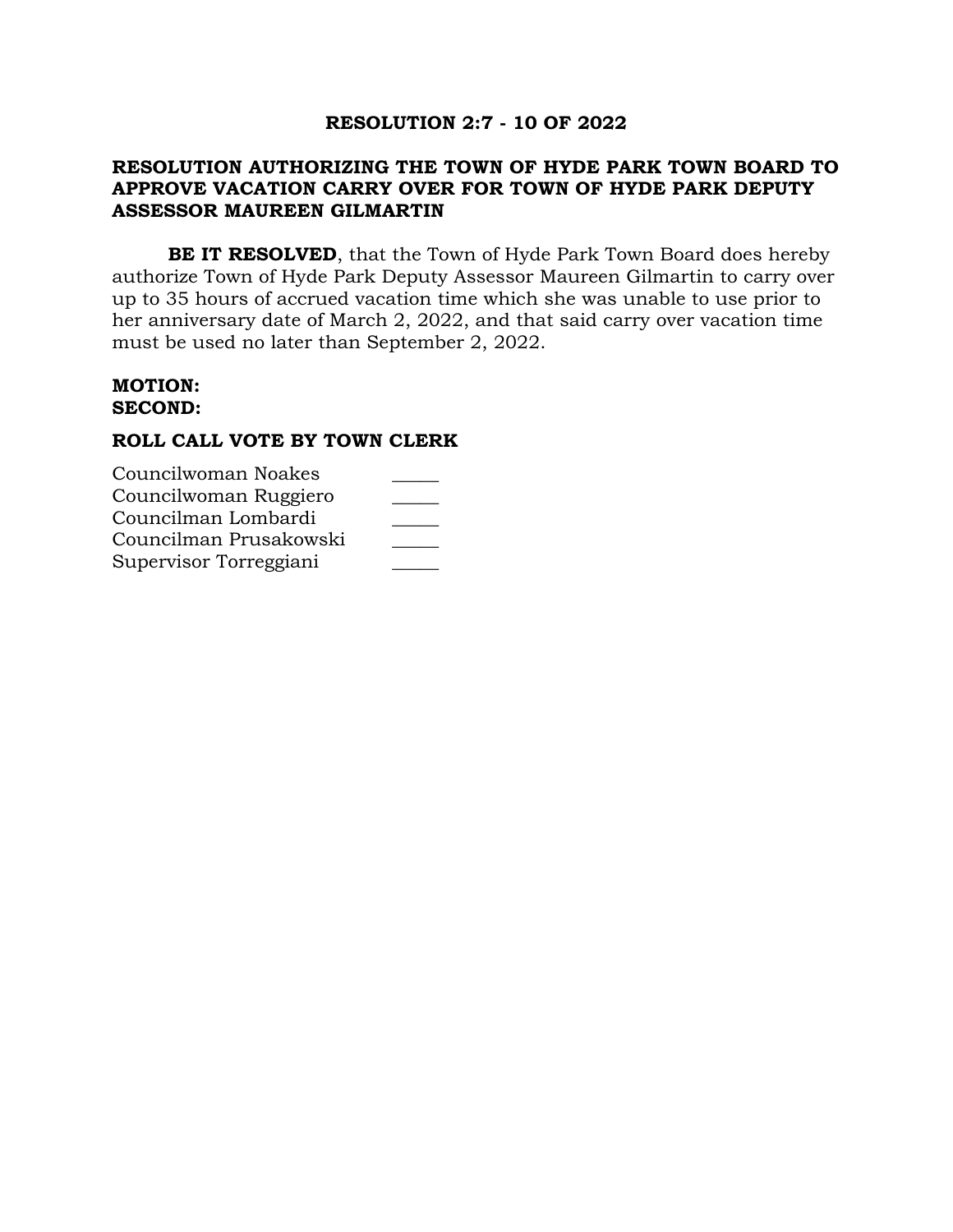### **RESOLUTION 2:7 – 11 OF 2022**

# **RESOLUTION AUTHORIZING TOWN OF HYDE PARK POLICE CHIEF ROBERT BENSON TO ATTEND AS THE NEW YORK STATE REPRESENTATIVE THE FBI'S LEADERSHIP TRAINING FOR SMALL MUNICIPALITIES AT THE NATIONAL COMMAND COLLEGE IN THE STAFFORD/ FREDERICKSBURG AREA OF VIRGINIA MAY 2ND THROUGH MAY 6TH, 2022**

**WHEREAS**, Hyde Park Police Chief Robert Benson was chosen out of all of the Police Chiefs in New York state to be the New York representative for the FBI's Leadership Training for Small Municipalities and is requesting to attend said training at the National Command College in the Stafford/ Fredericksburg area of Virginia from May 2nd through May 6th, 2022; and

**WHEREAS**, the Town Board deems it appropriate and beneficial for Chief Benson to attend this training, and

**WHEREAS**, there is no fee required for Chief Benson to attend as travel and lodging will be covered by the FBI.

**NOW, THEREFORE, BE IT RESOLVED**, that the Town of Hyde Park Town Board does hereby authorize Chief Robert Benson to attend the FBI's Leadership Training for Small Municipalities to be held at the National Command College in the Stafford/ Fredericksburg area of Virginia from May 2<sup>nd</sup> through May 6<sup>th</sup>, 2022; and

**BE IT FURTHER RESOLVED**, that the Town Board does also hereby authorize reimbursement for necessary business expenditures deemed appropriate and reasonable.

#### **MOTION: SECOND:**

| Councilwoman Noakes    |  |
|------------------------|--|
| Councilwoman Ruggiero  |  |
| Councilman Lombardi    |  |
| Councilman Prusakowski |  |
| Supervisor Torreggiani |  |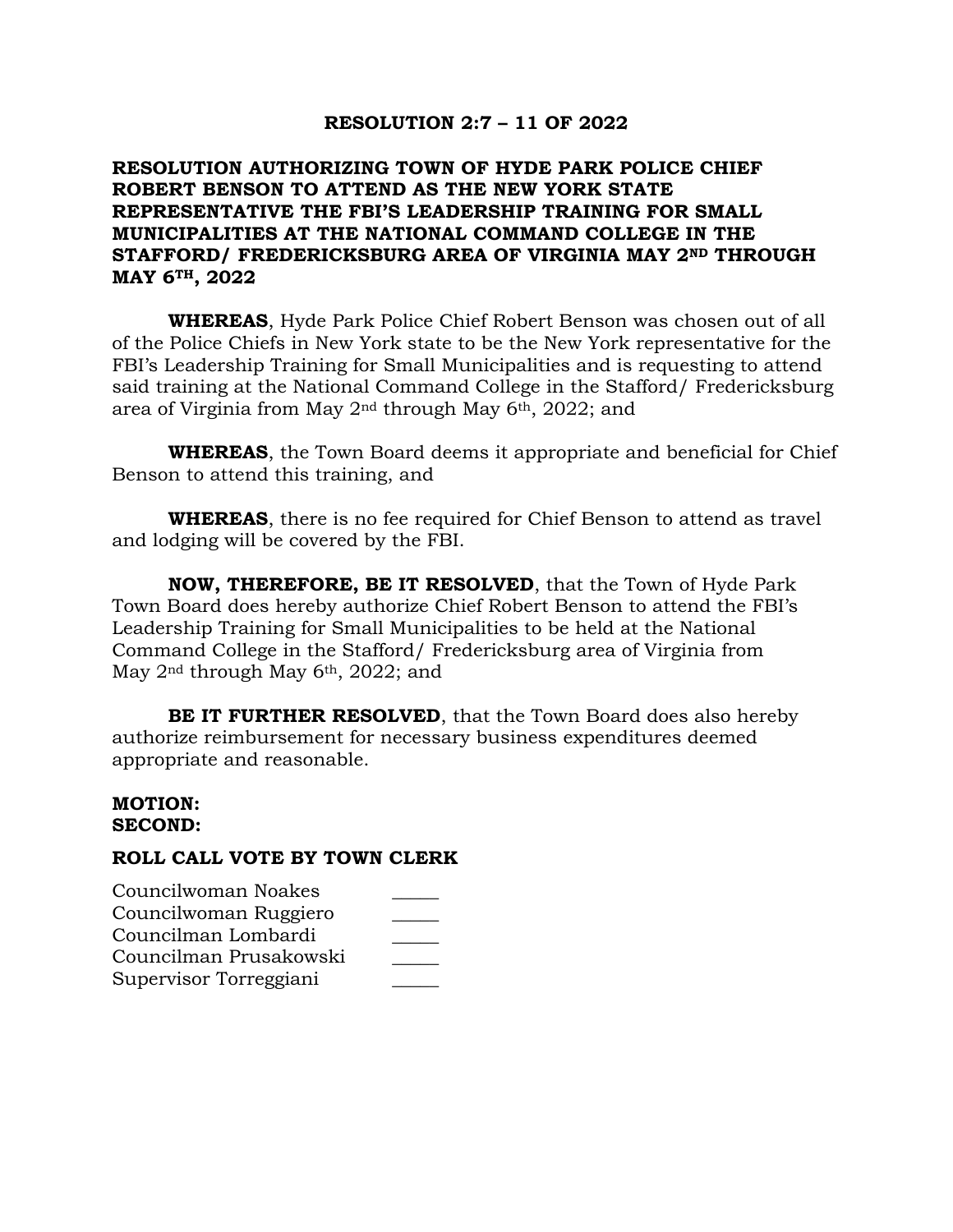#### **RESOLUTION 2:7 – 12 OF 2022**

# **RESOLUTION AUTHORIZING THE TOWN OF HYDE PARK TOWN BOARD TO APPROVE TOWN OF HYDE PARK POLICE OFFICERS JASON BERKOWITZ AND MICHAEL STALLONE TO ATTEND A TWO DAY "STREET SURVIVAL SEMINAR" FEBRUARY 16TH AND 17TH, 2022 IN ATLANTIC CITY NEW JERSEY**

**WHEREAS**, Chief of Police Robert Benson has requested approval for Police Officers Jason Berkowitz and Michael Stallone to attend a two day "Street Survival Seminar" February 16th and 17th, 2022 at the Tropicana Atlantic City Hotel, Resort, and Casino in Atlantic City, NJ; and

**WHEREAS**, this seminar discusses the need to prepare officers with critical thinking for making sound legal and reasonable decisions under stressful conditions; and

**WHEREAS**, the Town Board deems it appropriate and beneficial for Police Officers Jason Berkowitz and Michael Stallone to attend this training; and

**WHEREAS**, the fee for this training is \$518.00 for registration for both officers as well as \$101.44 for lodging and will be allocated from the 2022 Police Training Budget.

**NOW, THEREFORE, BE IT RESOLVED**, that the Town of Hyde Park Town Board does hereby authorize Police Officers Jason Berkowitz and Michael Stallone to attend a two day "Street Survival Seminar" February 16th and 17th, 2022 at the Tropicana Atlantic City Hotel, Resort, and Casino in Atlantic City, NJ; and

**BE IT FURTHER RESOLVED**, that the Town Board does also hereby authorize reimbursement for travel and necessary business expenditures deemed appropriate and reasonable.

#### **MOTION: SECOND:**

| Councilwoman Noakes    |  |
|------------------------|--|
| Councilwoman Ruggiero  |  |
| Councilman Lombardi    |  |
| Councilman Prusakowski |  |
| Supervisor Torreggiani |  |
|                        |  |